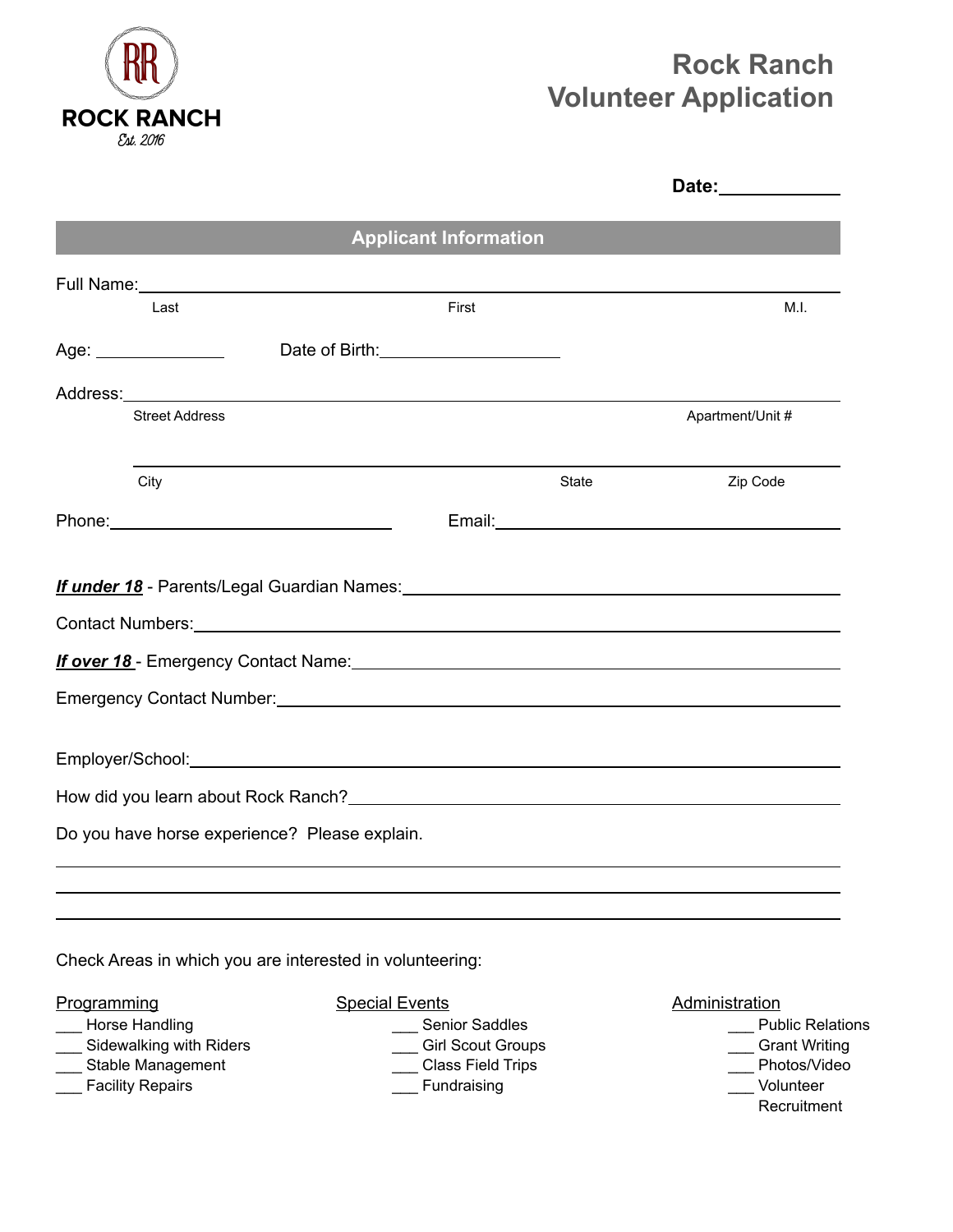Please list days and times of the day that you are available to volunteer:

| Do you have any current or past medical issues that may interfere with volunteering? If yes, please explain:                                                                                                                                                                                                                                                                                                                                                                                                                                                                                        |                                    |
|-----------------------------------------------------------------------------------------------------------------------------------------------------------------------------------------------------------------------------------------------------------------------------------------------------------------------------------------------------------------------------------------------------------------------------------------------------------------------------------------------------------------------------------------------------------------------------------------------------|------------------------------------|
|                                                                                                                                                                                                                                                                                                                                                                                                                                                                                                                                                                                                     | No<br>$\frac{1}{2}$                |
|                                                                                                                                                                                                                                                                                                                                                                                                                                                                                                                                                                                                     |                                    |
| federal government, to the extent permitted by state and federal law, pertaining to any convictions I may have<br>had for violations of state or federal criminal laws, including but not limited to, convictions for crimes committed<br>upon children or animals. I understand that such access is for the purpose of considering my application as a<br>volunteer/employee and I expressly DO NOT authorize Rock Ranch, its directors, officers, employees or other<br>volunteers to disseminate this information in any way to other individual, group, agency, organization or<br>corporation. |                                    |
| Signature: Signature:                                                                                                                                                                                                                                                                                                                                                                                                                                                                                                                                                                               |                                    |
| Required if volunteer is under 18 years of age:                                                                                                                                                                                                                                                                                                                                                                                                                                                                                                                                                     |                                    |
|                                                                                                                                                                                                                                                                                                                                                                                                                                                                                                                                                                                                     | Date: <u>_____________________</u> |
| *Printed witnesses name: with a state of the state of the state of the state of the state of the state of the state of the state of the state of the state of the state of the state of the state of the state of the state of                                                                                                                                                                                                                                                                                                                                                                      |                                    |
| Witness must be a non-family member over 18 years of age.                                                                                                                                                                                                                                                                                                                                                                                                                                                                                                                                           |                                    |
| <b>Education</b>                                                                                                                                                                                                                                                                                                                                                                                                                                                                                                                                                                                    |                                    |
|                                                                                                                                                                                                                                                                                                                                                                                                                                                                                                                                                                                                     |                                    |
|                                                                                                                                                                                                                                                                                                                                                                                                                                                                                                                                                                                                     |                                    |
|                                                                                                                                                                                                                                                                                                                                                                                                                                                                                                                                                                                                     |                                    |
| <b>Disclaimer and Signature</b>                                                                                                                                                                                                                                                                                                                                                                                                                                                                                                                                                                     |                                    |
| I certify that my answers are true and complete to the best of my knowledge.<br>If this application leads to employment, I understand that false or misleading information in my application<br>or interview may result in my release.                                                                                                                                                                                                                                                                                                                                                              |                                    |

Signature: <u>Constantine Constantine Constantine Constantine Constantine Constantine Constantine Constantine Constantine Constantine Constantine Constantine Constantine Constantine Constantine Constantine Constantine Consta</u>

 $\overline{a}$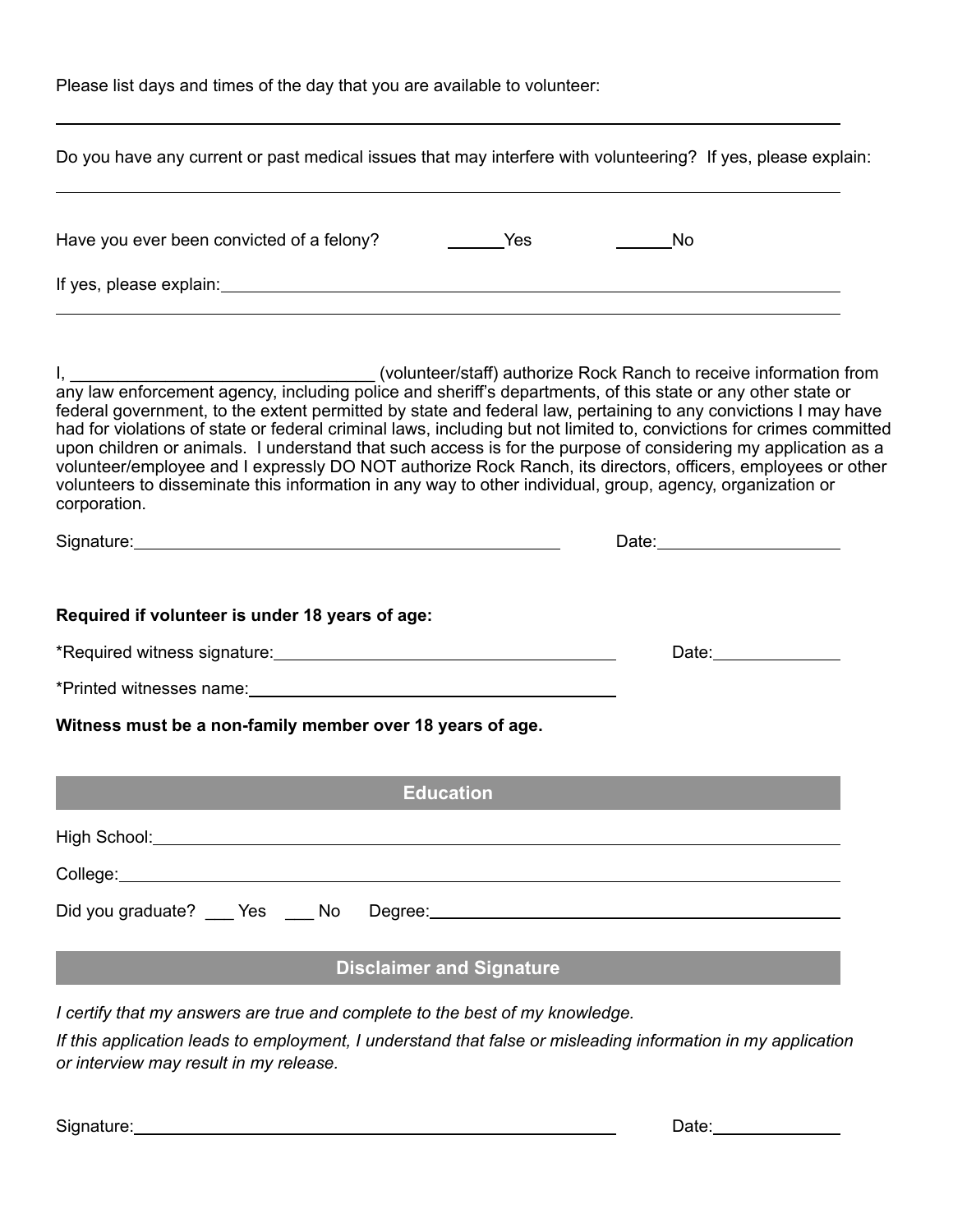# **Health Summary**

### **Health Information**

- 1. List any illnesses or medical conditions or other personal health information which may affect your participation in Rock Ranch activities:
- 2. List medications you take on a regular basis, including inhalers:
- 3. List any allergies:
- 4. Physician's name/phone number:
- 5. Emergency contact people and numbers (list 3 please)

### **Emergency Medical Consent (check applicable area)**

- o In the event emergency medical aid/treatment is required due to illness or injury during the process of my participation at Rock Ranch, I authorize Rock Ranch to:
	- 1. Secure and retain medical treatment and transportation if necessary.
	- 2. Release above medical information upon request to the authorized individuals providing emergency medical treatment.

This authorization includes, but is not limited to: x-ray, surgery, hospitalization, medication and any treatment procedure deemed "life saving" by the treating physician.

Signature Date Date  $\overline{a}$ 

 $\circ$  I do not give my consent for emergency medical treatment/aid in the case of illness or injury during the process of my participation at Rock Ranch. In the event emergency aid/treatment is required, I wish the following procedures to take place:

Signature \_\_\_\_\_\_\_\_\_\_\_\_\_\_\_\_\_\_\_\_\_\_\_\_\_\_\_\_\_\_\_\_\_\_\_\_\_\_\_\_\_\_\_\_\_\_\_\_\_\_\_\_\_\_\_\_\_\_ Date \_\_\_\_\_\_\_\_\_\_\_\_\_\_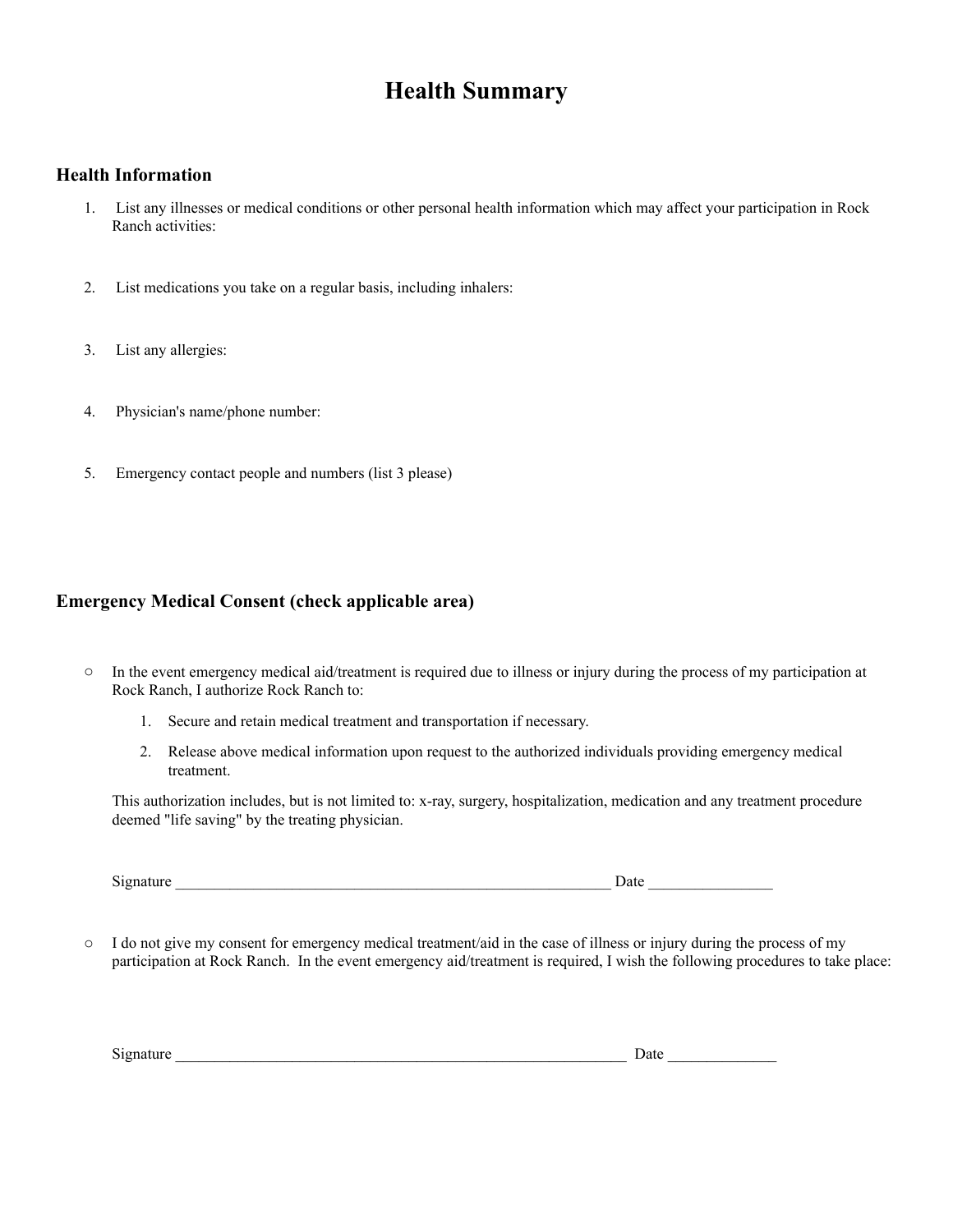# **ROCK RANCH INC. OF HILLS, MN**

### **PARTICIPANT RELEASE OF LIABILITY AND ASSUMPTION OF RISK AGREEMENT \*\*\*READ BEFORE SIGNING\*\*\***

#### Participant Name

In consideration of being allowed to participate in any way in the program, related events and activities (hereafter called the **Program**), I the undersigned, acknowledge, appreciate, and agree that:

1. The risk of injury from the activities involved in this program is significant during all phases of the activity, including the potential for permanent paralysis, disability and death. **These risks include but are not limited to:** Equipment failure and/or malfunction of my own or other's equipment; my own negligence and/or the negligence of others; Attack or encounter with insects, reptiles and/or animals; Fatigue, chill and/or dizziness which may diminish my/our reaction time and increase the risk of accident; Outdoor activities include but are not limited to risks of exposure to elements, excessive heat, hypothermia, impact of the body upon the water, injection of water into my body orifices, exposure to animals with the risk of them kicking, biting, shying away, running off or otherwise moving in an unanticipated manner causing injury and/or death. **I agree to wear any necessary safety equipment provided to me and recognize that failure to do so increases the potential for severe injury or death and absolves the RELEASEES from liability whatsoever. (Participants/riders under the age of 16 years old must wear safety helmets)** 

2. **I KNOWINGLY AND FREELY ASSUME ALL SUCH RISKS,** both known and unknown, **EVEN IF ARISING FROM THE NEGLIGENCE OF THE RELEASEES** or others, and assume full responsibility for my participation in the Program.

3. I willingly agree to comply with terms and conditions for participation. If I observe any unusual significant hazard during my presence or participation, I will remove myself from the participation and bring such to the attention of the nearest official immediately.

4. I recognize that it may be necessary for the (Releasees) to refuse or terminate my participation if I am judged to be incapable of meeting the rigors or requirements of the Program. I accept the (Releasees) right to take such actions for the safety of myself and/or other participants. I will not engage in any activity beyond my capabilities and will not cause any third party to be endangered by any of my actions during the program.

I warrant and represent that I am in good health and have no physical or mental limitations or problems that would affect my safe participation or the safety of others in the program and have not been advised otherwise by a qualified medical person.

5. By participating in or attending any activity in connection with this program, whether on or off the premises, I consent to the use of any photographs, pictures, film or videotape taken of me or provided by me for publicity, promotion, television, websites or any other use, and expressly wave any right of privacy, compensation, copyright or other ownership right connected to same.

6. I, for myself and on behalf of my heirs, assigns, personal representatives and next of kin, **HEREBY RELEASE, INDEMNIFY,**  AND HOLD HARMLESS THE ROCK RANCH INC. OF HILLS, MN, it's officers, directors, officials, agents and/or employees, other participants, sponsors, advertisers, permit grantors, independent contractors, sub-contractors and, if applicable, owners and lessors of premises used to conduct the **Program (RELEASEES),** from any and all claims, demands, losses, and liability arising out of or related to any **INJURY, DISABILITY OR DEATH** I may suffer, or loss or damage to person or property, **WHETHER ARISING FROM THE NEGLIGENCE OF THE RELEASEES OR OTHERWISE,** to the fullest extent permitted by law.

#### **I HAVE READ THIS RELEASE OF LIABILITY AND ASSUMPTION OF RISK AGREEMENT, FULLY UNDERSTAND ITS TERMS, UNDERSTAND THAT I HAVE GIVEN UP SUBSTANTIAL RIGHTS BY SIGNING IT, AND SIGN IT FREELY AND VOLUNTARILY WITHOUT ANY INDUCEMENT.**

 $X$ 

Participant's Name Date Date Date Age Date

#### **FOR PARENTS/GUARDIANS OF PARTICIPANT OF MINOR AGE (UNDER AGE 18 AT TIME OF REGISTRATION)**

This is to certify that I, as parent/guardian with legal responsibility for this participant, do consent and agree to his/her release as provided above of all the Releasees, and, for myself, my heirs, assigns, and next of kin, I release and agree to indemnify and hold harmless the Releases from any and all liability incidents to my minor child's involved or participation in these programs as provided above, **EVEN IF ARISING FROM THE NEGLIGENCE OF THE RELEASEES,** to the fullest extent permitted by law.

 $X_\perp$  , and the contract of the contract of the contract of the contract of the contract of the contract of the contract of the contract of the contract of the contract of the contract of the contract of the contract of